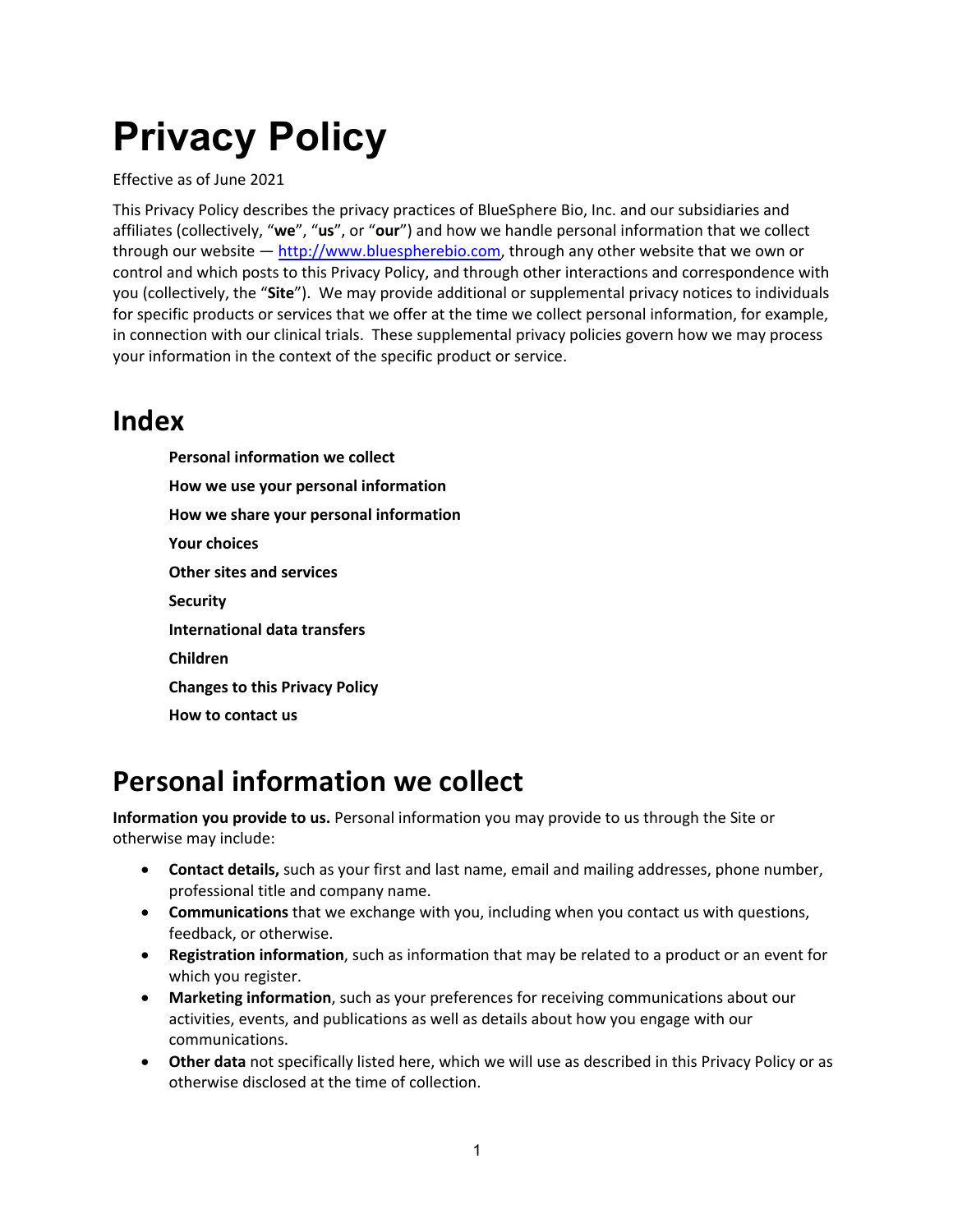**Automatic data collection.** We, our service providers, and our business partners may automatically log information about you, your computer or mobile device, and your interaction over time with the Site, our communications and other online services, such as:

- **Device data,** such as your computer's or mobile device's operating system type and version, manufacturer and model, browser type, screen resolution, RAM and disk size, CPU usage, device type (e.g., phone, tablet), IP address, unique identifiers, language settings, mobile device carrier, radio/network information (e.g., WiFi, LTE, 3G), and general location information such as city, state or geographic area.
- **Online activity data,** such as pages or screens you viewed, how long you spent on a page or screen, the website you visited before browsing to the Site, navigation paths between pages or screens, information about your activity on a page or screen, access times, and duration of access.

**Cookies and similar technologies**. Like many online services, we use the following technologies:

- **Cookies**, which are text files that websites store on a visitor's device to uniquely identify the visitor's browser or to store information or settings in the browser for the purpose of helping you navigate between pages efficiently, remembering your preferences, enabling functionality, and helping us understand user activity and patterns.
- **Web beacons**, also known as pixel tags or clear GIFs, which are used to demonstrate that a webpage or email was accessed or opened, or that certain content was viewed or clicked.

#### **How we use your personal information**

We use your personal information for the following purposes and as otherwise described in this Privacy Policy or at the time of collection:

**Site delivery.** We use your personal information to:

- provide, operate and improve the Site and our business;
- provide information about our products and services;
- communicate with you about the Site, including by sending announcements, updates, security alerts, and support and administrative messages;
- communicate with you about events in which your participate;
- understand your needs and interests, and personalize your experience with the Site and our communications; and
- provide support for the Site, respond to your requests, questions and feedback.

**Research and development.** We may use your personal information for research and development purposes, including to analyze and improve the Site and our business. As part of these activities, we may create aggregated, de-identified or other anonymous data from personal information we collect. We make personal information into anonymous data by removing information that makes the data personally identifiable to you. We may use this anonymous data and share it with third parties for our lawful business purposes, including to analyze and improve the Site and promote our business.

**Compliance and protection.** We may use your personal information to:

• comply with applicable laws, lawful requests, and legal process, such as to respond to subpoenas or requests from government authorities;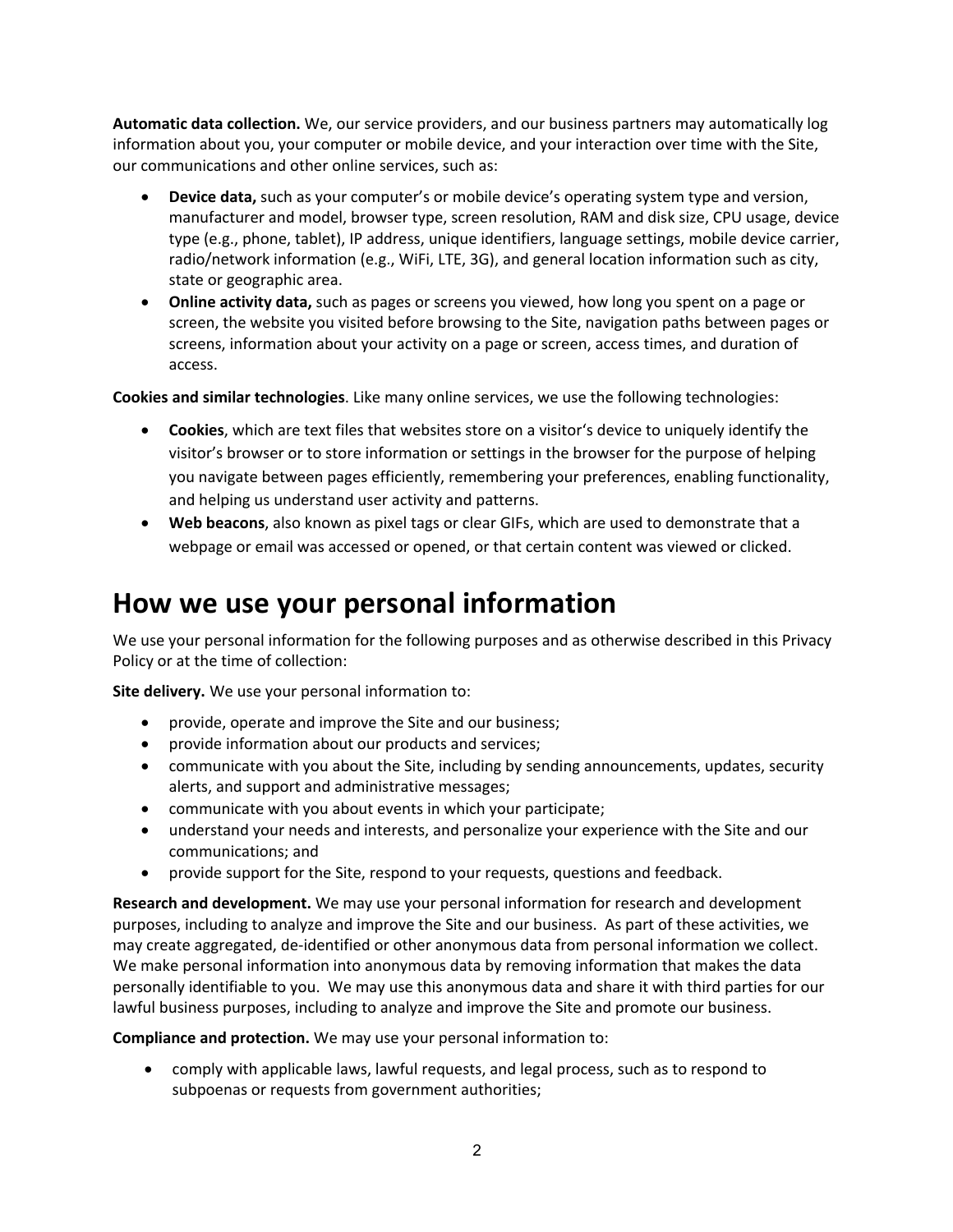- protect our, your or others' rights, privacy, safety or property (including by making and defending legal claims);
- audit our internal processes for compliance with legal and contractual requirements and internal policies;
- enforce the terms and conditions that govern the Site; and
- prevent, identify, investigate and deter fraudulent, harmful, unauthorized, unethical or illegal activity, including cyberattacks and identity theft.

#### **How we share your personal information**

We may share your personal information with the following parties and as otherwise described in this Privacy Policy or at the time of collection:

**Affiliates.** Our corporate parent, subsidiaries, and affiliates, for purposes consistent with this Privacy Policy.

**Service providers.** Companies and individuals that provide services on our behalf or help us operate the Site or our business (such as hosting, information technology, payment processors, customer support, email delivery, and website analytics services).

**Professional advisors.** Professional advisors, such as lawyers, auditors, bankers and insurers, where necessary in the course of the professional services that they render to us.

**Authorities and others.** Law enforcement, government authorities, and private parties, as we believe in good faith to be necessary or appropriate for the compliance and protection purposes described above.

**Business transferees.** Acquirers and other relevant participants in business transactions (or negotiations for such transactions) involving a corporate divestiture, merger, consolidation, acquisition, reorganization, sale or other disposition of all or any portion of the business or assets of, or equity interests in, our company or our affiliates (including, in connection with a bankruptcy or similar proceedings).

Please keep in mind that whenever you voluntarily make your personal information available for viewing by third parties or the public on or through our Site, that information can be seen, collected and used by others. We are not responsible for any use of such information by others.

#### **Your choices**

You have the following choices with respect to your personal information.

**Cookies.** Most browser settings let you delete and reject cookies placed by websites. Many browsers accept cookies by default until you change your settings. If you do not accept cookies, you may not be able to use all functionality of the Site and it may not work properly. For more information about cookies, including how to see what cookies have been set on your browser and how to manage and delete them, visit www.allaboutcookies.org.

We use Google Analytics to help us understand user activity on the Site. You can learn more about Google Analytics cookies at

https://developers.google.com/analytics/resources/concepts/gaConceptsCookies and about how Google protects your data at http://www.google.com/analytics/learn/privacy.html. You can prevent the use of Google Analytics relating to your use of our sites by downloading and installing a browser plugin available at https://tools.google.com/dlpage/gaoptout?hl=en.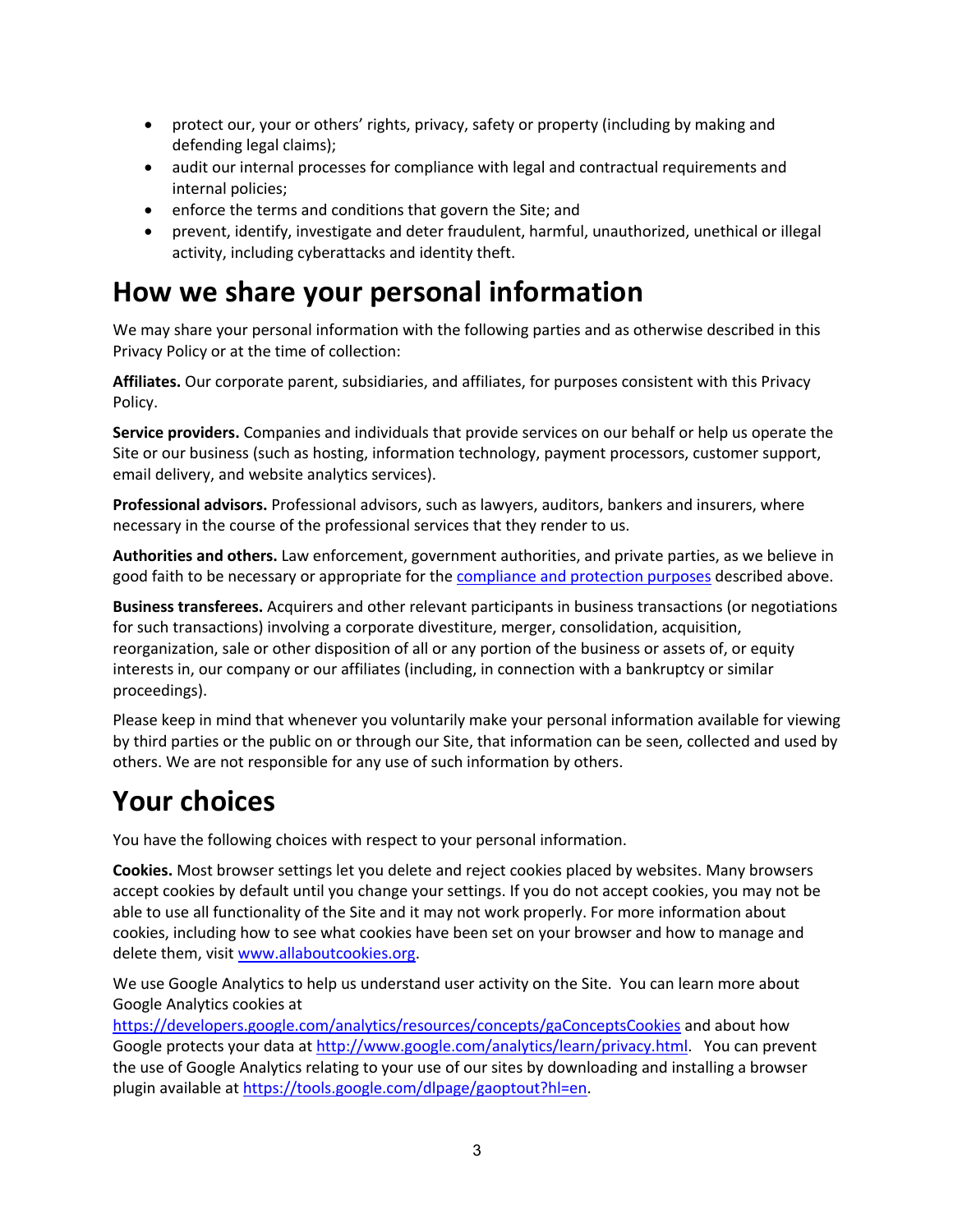**Opt out of marketing communications.** You may opt out of marketing-related emails by following the opt-out or unsubscribe instructions at the bottom of the email, or by contacting us at contact@bluespherebio.com

**Do Not Track.** Some Internet browsers may be configured to send "Do Not Track" signals to the online services that you visit. We currently do not respond to "Do Not Track" or similar signals. To find out more about "Do Not Track," please visit http://www.allaboutdnt.com.

**Declining to provide information.** We need to collect personal information to provide certain services. If you do not provide the information we identify as required or mandatory or later request that we delete it, we may not be able to provide those services.

## **Other sites and services**

The Site may contain links to websites and other online services operated by third parties. In addition, our content may be integrated into web pages or other online services that are not associated with us. These links and integrations are not an endorsement of, or representation that we are affiliated with, any third party. We do not control websites or online services operated by third parties, and we are not responsible for their actions.

## **Security**

We employ a number of technical, organizational and physical safeguards designed to protect the personal information we collect. However, no security measures are failsafe and we cannot guarantee the security of your personal information.

#### **International data transfer**

We are headquartered in the United States and may use service providers that operate in other countries. Your personal information may be transferred to the United States or other locations where privacy laws may not be as protective as those in your state, province, or country.

# **Children**

The Site is not intended for use by children under 16 years of age. If we learn that we have collected personal information through the Site from a child under 16 without the consent of the child's parent or guardian as required by law, we will delete it.

# **Changes to this Privacy Policy**

We reserve the right to modify this Privacy Policy at any time. If we make material changes to this Privacy Policy, we will notify you by updating the date of this Privacy Policy and posting it on the Site. If required by law we will also provide notification of changes in another way that we believe is reasonably likely to reach you, such as via email or another manner through the Site. Any modifications to this Privacy Policy will be effective upon our posting the modified version (or as otherwise indicated at the time of posting). In all cases, your use of the Site after the effective date of any modified Privacy Policy indicates your acceptance of the modified Privacy Policy.

# **How to contact us**

You can reach us by email at contact@bluespherebio.com or at the following mailing address: